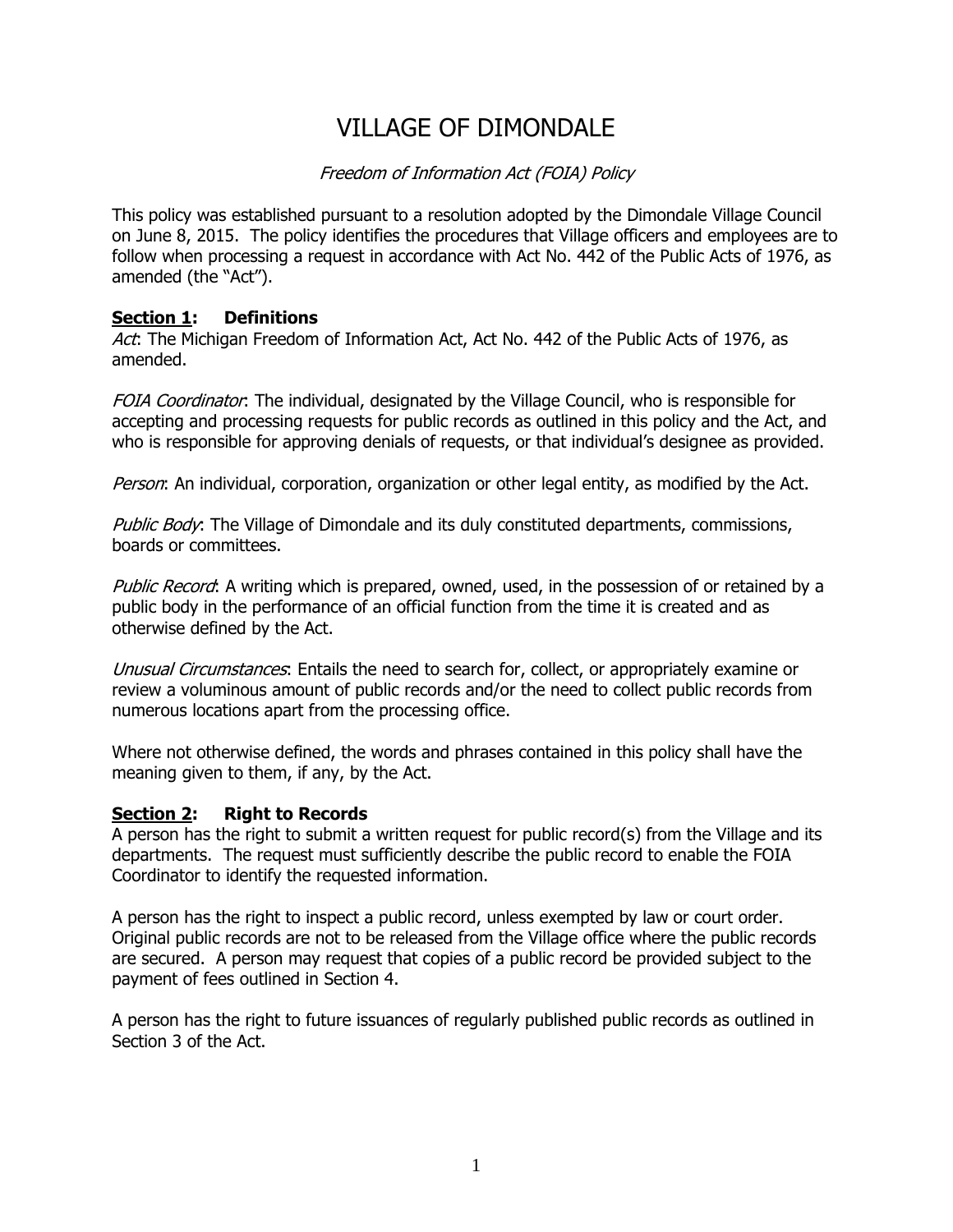Upon request, a person will be provided with a reasonable opportunity to examine the public records provided by the public body. Persons with special needs should contact the FOIA Coordinator to insure that arrangements for special needs or reasonable facilities are prepared.

#### **Section 3: Rights and Obligations of the Public Body**

The FOIA Coordinator shall provide reasonable facilities and opportunities for person(s) to inspect public records. To implement this Section, the FOIA Coordinator may prepare and submit to the Village Council for its approval rules to regulate the time and manner in which records are reviewed, to protect the records and to prevent excessive interference with the public body's normal operations.

The FOIA Coordinator shall provide a certified copy of a public record if a person requests the same in writing.

Neither the public body nor the FOIA Coordinator is obligated to create a record, list, compilation or summary of information which does not already exist. This exemption includes analyzing, compiling or summarizing existing information into a new format. Neither the public body nor the FOIA Coordinator is obligated to provide answers to oral or written questions.

The FOIA Coordinator shall provide copies of any public records as provided for in the Act and shall retain a copy of all written requests on file for a period of not less than one (1) year. The FOIA Coordinator will follow the provisions of Section 4 of this policy.

#### **Section 4: Provisions for Copying Public Records**

The Village of Dimondale shall adopt, by resolution, a schedule of fees for providing copies of public records. All FOIA requests submitted pursuant to the Act shall be subject to the fees and charges adopted by the Village Council. Postage and handling shall also be charged as applicable and shall include the exact postage, as well as the cost for containers used for mailing copies of the public records requested. Records may be provided on non-paper physical media or electronically if requested, based on the technical capability of the Village Office. The actual and most reasonably economical cost shall be charged for digital or similar media.

The FOIA Coordinator may charge a fee for the labor involved in searching for, examining and reviewing a public record as permitted by the Act. In determining whether to charge a fee for labor, the FOIA Coordinator shall consider the anticipated cost to the Village, the need for a devoted staff member to adequately respond to the particular request and similar factors. When the time to process a request would result in unreasonably high costs to the Village, the Village will identify the nature of these costs and a labor fee shall be charged to the person requesting the public record. Labor charges for searching, locating, examining and redacting records shall be based on the hourly wage of the lowest paid Village employee capable of performing the task and shall include fifty percent of the applicable labor charge for fringe benefits. The estimated labor charges that are involved will be included on the FOIA Worksheet. Where total fees and charges, based upon a good-faith calculation, exceed \$50.00, the public body is further authorized to require that fifty percent of the estimated fees and charges be paid in advance of the performance of the work as authorized by the Act and included on the detailed itemization. The detailed itemization will also include a non-binding, best efforts estimate regarding the time frame to provide the public records to the requestor. A deposit of 100% may be required from an individual who has not paid a previous FOIA fee in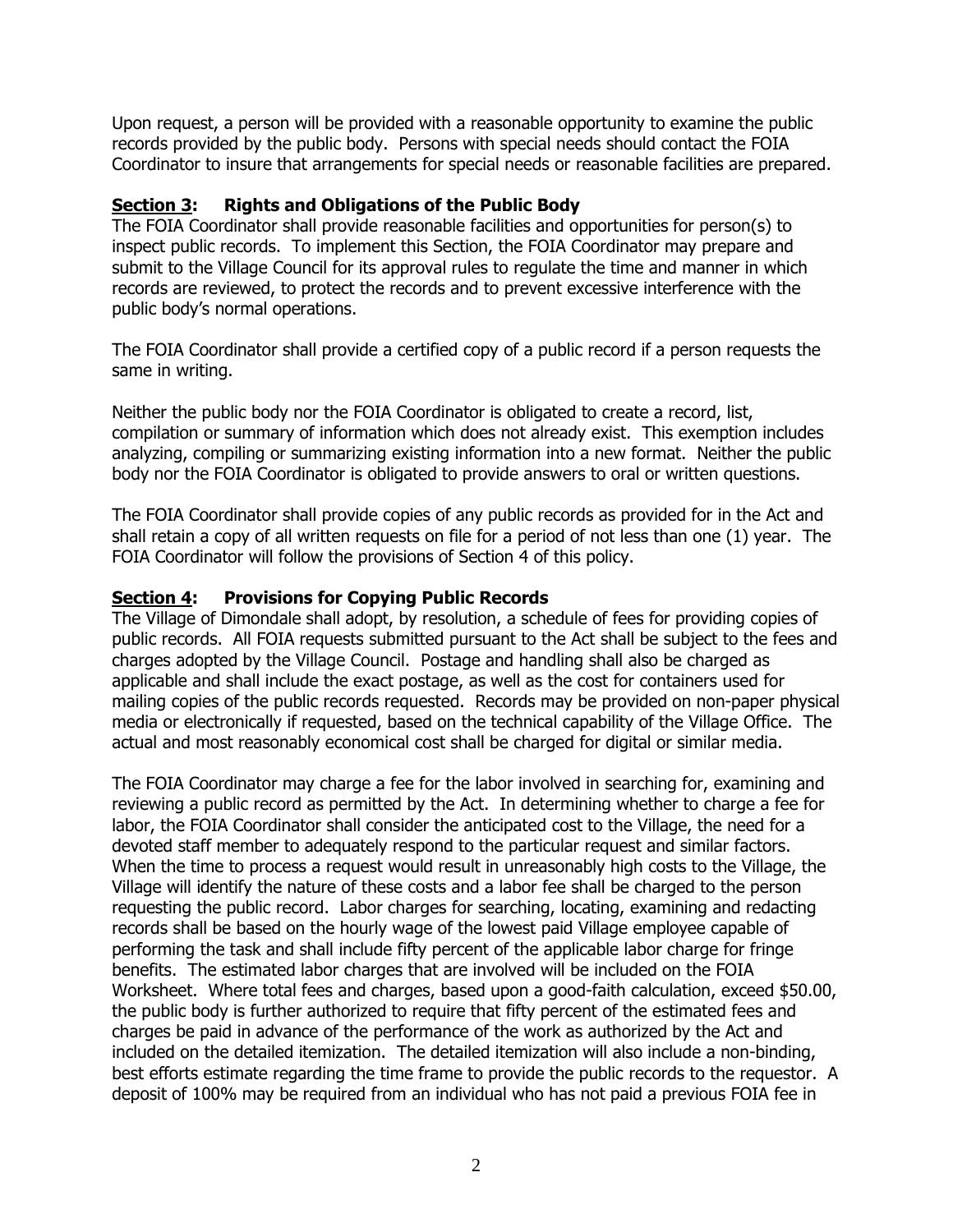full to the Village of Dimondale before another search for that individual is undertaken. The balance, or any other charges owing, must be paid prior to the release of the public record copies. The FOIA Coordinator shall not charge additional fees for certification of any copies. Fees may be waived for indigence and for specific nonprofit organizations.

The Village of Dimondale has limited in-house capabilities for copying photographs, audio or video tapes, microfilms, maps or plans. If a person requests that copies be made of these or large documents which must be copied off-site, the FOIA Coordinator will determine and assess those costs. If an employee of the public body is required to deliver and/or pick up the public records and/or copies of public records, the labor hours spent and applicable mileage will also be added to the charges for the person(s) requesting the public records.

Copy fees and mailing charges for future issuances of regularly published public records will be arranged through the FOIA Coordinator. A person can request that a public record, which is regularly published, be sent to them or they may be called for pick up of the public record for a period of time, not to exceed six months, unless extended. The Village will charge for the costs of copying and postage as outlined in Section 4. There will be no labor charges since this must be a public record that is routinely developed. An account sheet of the number of copies and costs for mailing will be maintained by the FOIA Coordinator.

#### **Section 5: Provisions for Inspection of Public Records**

The FOIA Coordinator shall furnish the requesting person with a reasonable opportunity for inspection and examination of Village public records and furnish reasonable facilities for making memoranda or abstracts from public records available during usual business hours.

Any person examining public records shall bring to the examination only an erasable pencil with which to make notes or lists, etc. No pens or indelible writing instruments are allowed. No notes or writing of any kind shall be made on the documents themselves. In the event the inspection is of original Village records, the Village shall provide a monitor to ensure protection of the public records. In order to defray the cost to the Village of having the records review monitored by Village personnel, a fee shall be paid to the Village for personnel time as provided in Section 4 of this policy.

#### **Section 6: Procedures of the Public Body in Processing a FOIA Request**

Any Village official or employee receiving the FOIA request form, after recording the date received on the request, shall promptly forward the request to the FOIA Coordinator. After a person has made a written request for a public record in accordance with the Act, the FOIA Coordinator shall respond within five (5) business days in one of four ways:

1. Grant the request.

A. If the request indicates that the person desires to inspect the public records, the FOIA Coordinator will contact the person to arrange for inspection at a reasonable time. B. If the request indicates that the person wishes to have copies of a public record prepared and/or mailed, the FOIA Coordinator may first mail a FOIA Worksheet to the person and request a fifty percent payment of the anticipated charges and fees. C. Upon receiving the person's executed FOIA Worksheet, when required, along with any payment due, the FOIA Coordinator will respond by providing those public records.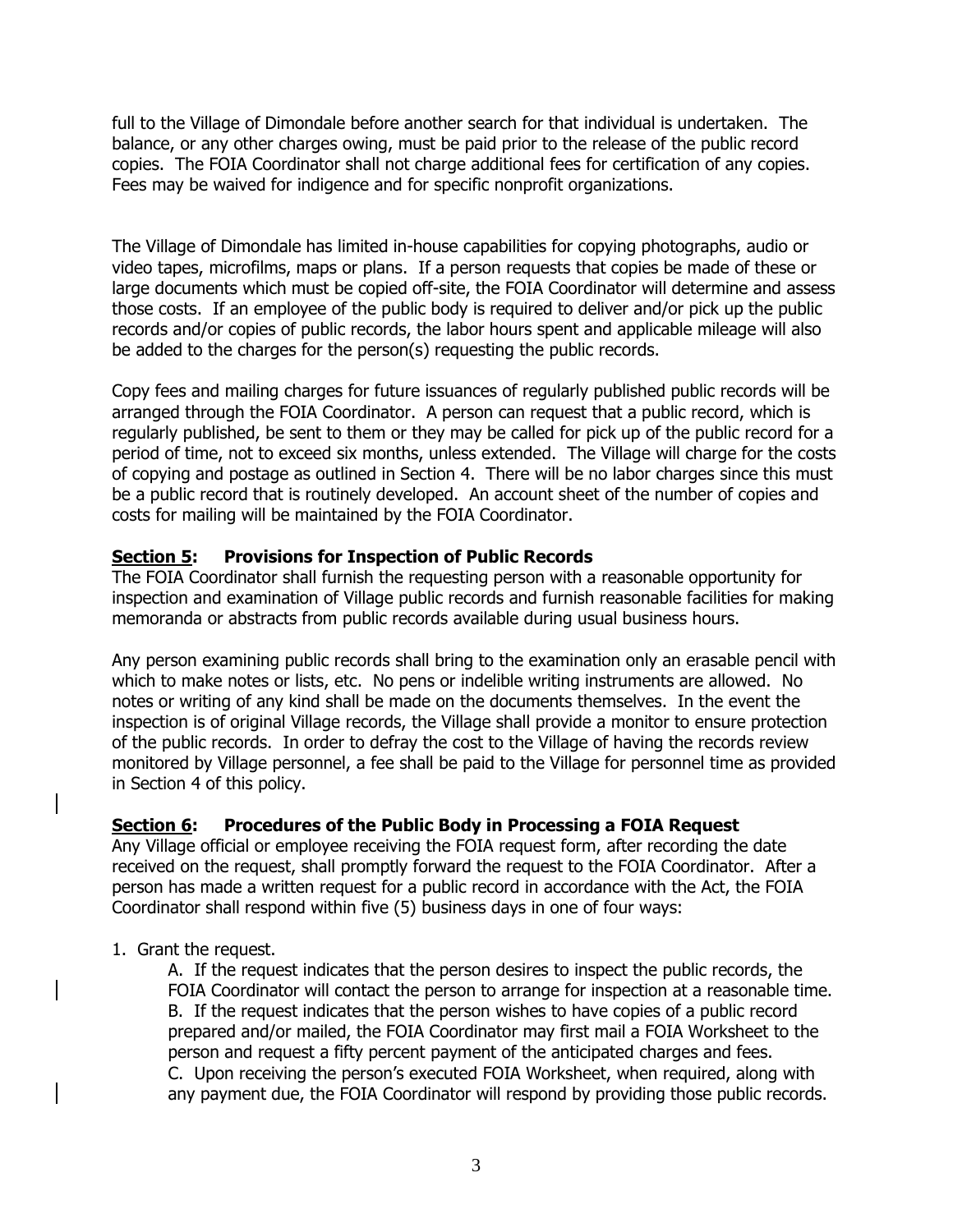2. Issue a written notice denying the request. The notice of denial shall include:

A. An explanation as to why the requested public record is exempt from disclosure in accordance with the Act, or

B. An explanation that the requested public record does not exist under the name given by the person or another name reasonably known to the public body, or

C. An explanation or general description of information which had to be separated or deleted from public record pursuant to Section 6 of this Policy.

D. An explanation of the person's right to appeal the denial to the Village Council and/or seek judicial review in accordance with the Act.

3. Grant the request in part, and issue a written notice denying the request in part. In the latter instance, the public records exempted from disclosure should be treated as in (2) above.

4. Issue a written notice extending the time in which to respond to the request by ten (10) business days.

Where a written request is received which does not sufficiently describe the public records requested so as to enable the FOIA Coordinator to locate the same, the FOIA Coordinator may send notice to the person requesting a clarification of the request. Such notice, if sent, shall not be interpreted as a denial of the request for purposes of the Act or this Policy.

# **Section 7: Procedures for Separation of Records**

If a request is made for an existing public record that includes information which is exempt from disclosure under the Act and information which is not exempt, the FOIA Coordinator must separate the material and make the non-exempt material available for examination and/or copying. Additionally, the FOIA Coordinator is directed to generally describe the material which had to be separated, unless doing so would reveal the contents of the exempt information and thus defeat the purpose of the exemption. The labor cost associated with such procedures shall be treated in accordance with Section 4.

## **Section 8: Designation of FOIA Coordinator**

The Village Manager is hereby designated to be the Village's FOIA Coordinator. In addition, the Manager's Administrative Assistant shall be authorized to act as a FOIA Coordinator designee. The FOIA Coordinator and designee shall be responsible to accept and process requests for public records and approve denials in accordance with this policy and the Act.

#### **Section 9: Appeals**

In accordance with the Act, where a person's request for a public record is denied, in whole or in part, the person shall be entitled to file a written appeal to the decision in accordance with the following process:

1. The person shall be advised by the FOIA Coordinator of the right to file a written appeal to the Village Council.

2. Where a written appeal is received by the Village in accordance with the Act, the Village Council shall respond within 10 business days by one of the following methods: